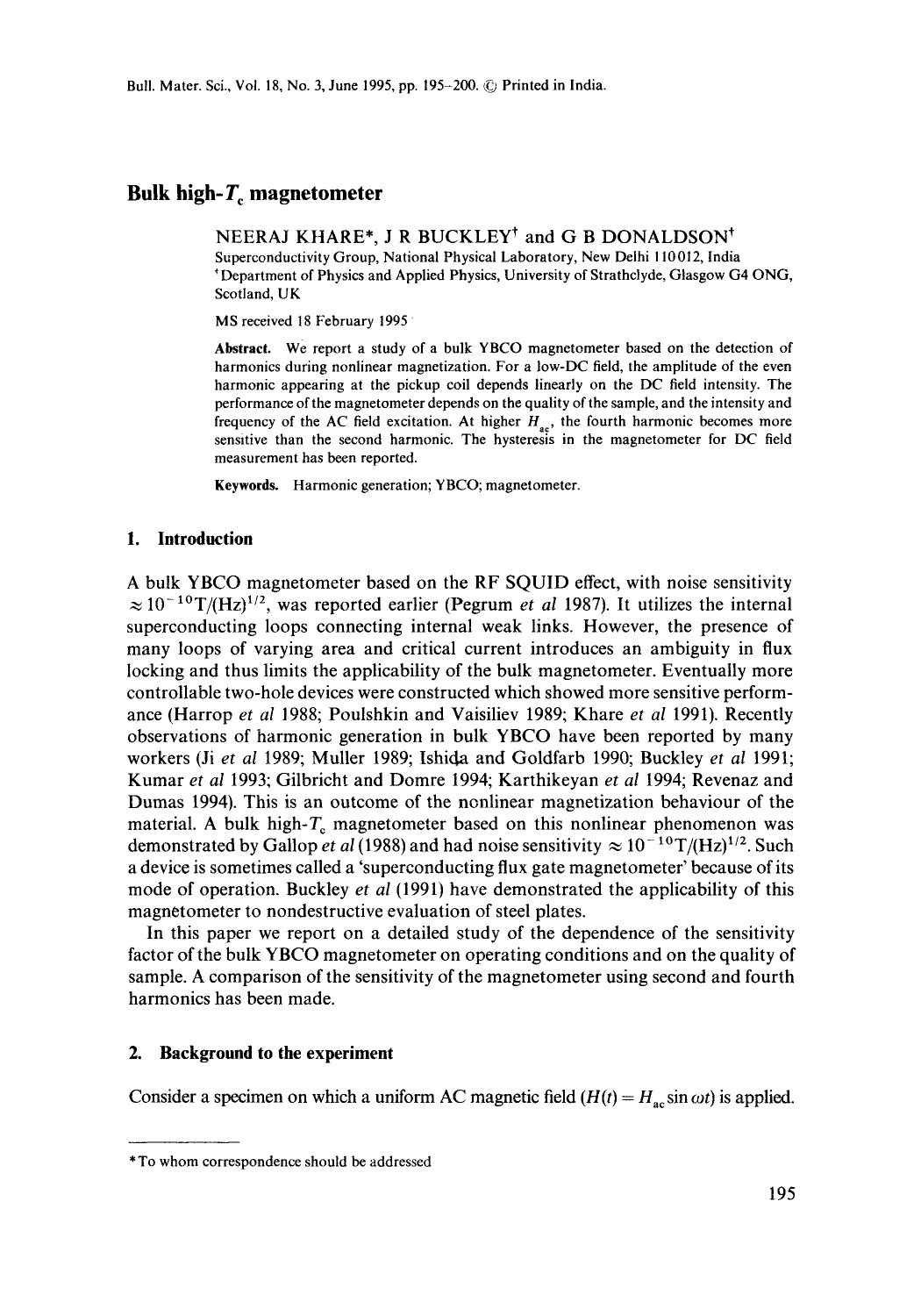The magnetization  $M(t)$  as a function of t is given by

$$
M(t) = H_{ac} \sum_{n=1}^{\infty} \left[ \chi'_n \sin(n\omega t) - \chi''_n \cos(n\omega t) \right],
$$
 (1)

where  $\chi_n = \chi'_n - i\chi''_n(n = 1, 2, 3, \ldots)$ . The quantities  $\chi'_n$  and  $\chi''_n$  can be calculated by

$$
\chi'_n = 1/\pi H_{ac} \int_0^{2\pi} M(t) \sin(n\omega t) \mathbf{d}(\omega t), \tag{2}
$$

and

$$
\chi''_n = -1/\pi H_{ac} \int_0^{2\pi} M(t) \cos(n\omega t) d(\omega t). \tag{3}
$$

When a pickup coil is wound over the specimen, the voltage induced in it is proportional to the time derivative of  $M(t)$ ,

$$
V(t) = dM(t)/dt = H_{ac} \sum_{n=1}^{\infty} n\omega \left[ \chi'_n \cos(n\omega t) + \chi''_n \sin(n\omega t) \right].
$$
 (4)

It is usual to use a spectrum analyser to display the Fourier transform of  $V(t)$ directly, so that the amplitudes.  $V_n$ , of higher-harmonic terms can be directly observed. Here  $V_n$  is directly proportional to  $\omega H_{ac}\chi_n$ . When the DC field is also present then  $H(t) = H_{ac} \sin(\omega t) + H_{dc}$ , while the form of (1) remains the same.

Measurements of the AC susceptibility of YBCO superconducting materials have shown that the materials have a highly nonlinear magnetization which is strongly dependent on both  $H_{dc}$  and  $H_{ac}$  even at low fields (Buckley 1991). The application of the critical state model, in which the critical current density  $J_c$  flowing at any point in the sample is solely a function of the local field intensity  $H_1$  at that point, has been used by many workers (Ji *et al* 1989; lshida and Goldfarb 1990; Buckley *et al* 1991) to explain the nonlinear magnetization and the appearance of even and odd harmonics. Even harmonics are found to be odd functions and odd harmonics to be even functions of DC field.

### **3. Experimental**

Three types of bulk samples were used in the present study: dense, less dense and foam types, which had 34%, 64% and 88% porosity respectively. In each case a bulk sample of YBCO was cut into rectangular blocks of dimensions  $10 \text{ mm} \times 4 \text{ mm} \times 2 \text{ mm}$ . A 10turn copper coil wound on the YBCO rectangular block formed the pickup coil. The block was mounted on the axis of a solenoid. A signal generator (HP 3325A) provided the excitation and the spectrum of the signal in the pickup coil was measured using a spectrum analyser (HP 3561A at low frequencies and HP 8590 for excitation frequencies above 25 kHz).

To determine the sensitivity of the device as a magnetometer a second solenoid, coaxial with the first, was used to apply DC fields on the specimen. The size of the even harmonics was measured by the spectrum analyser.

#### **4. Results and discussion**

The presence of a DC field causes the appearance of even harmonics. For small variations of the DC field, the changes in the amplitude of the even harmonics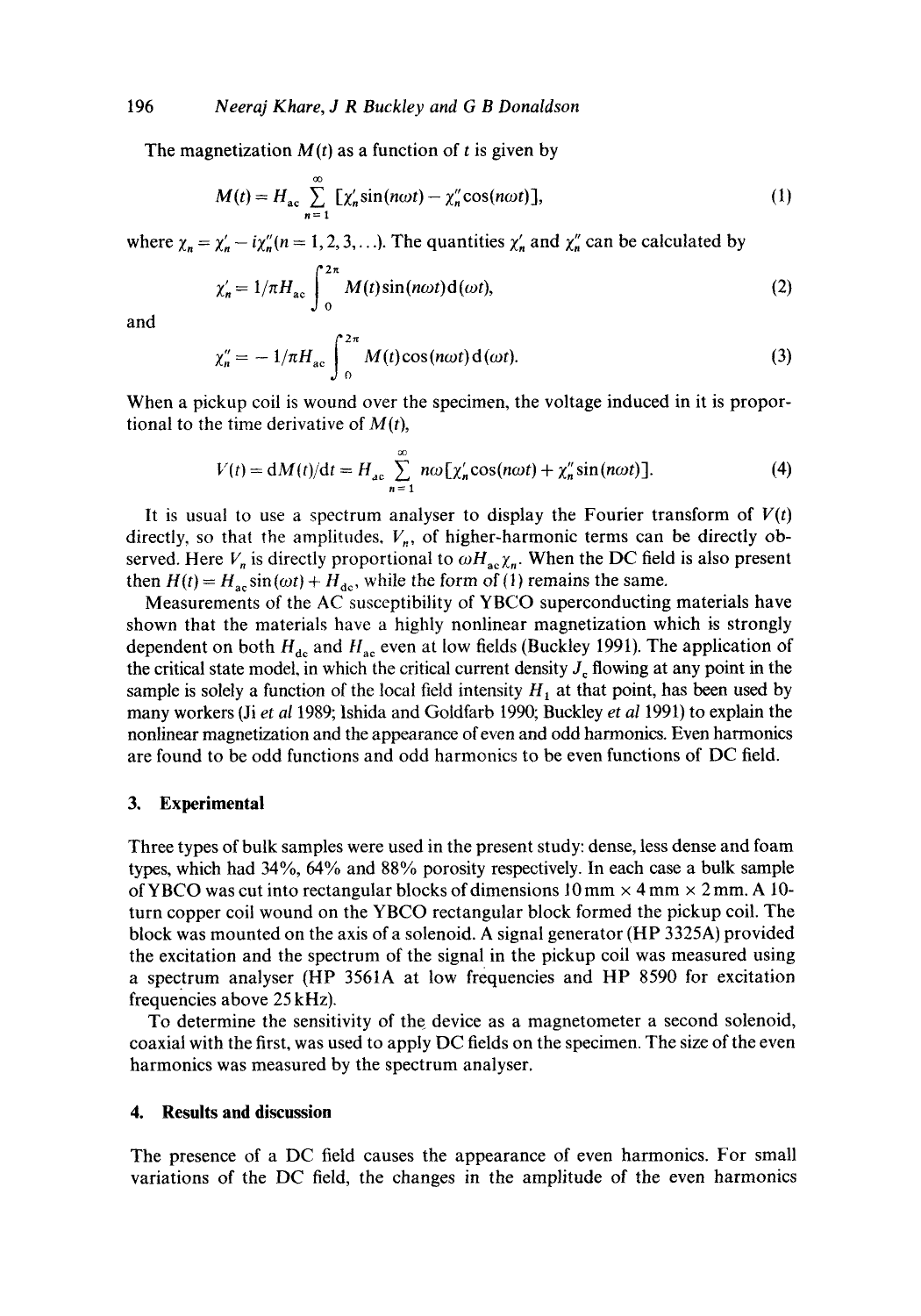are linear. Thus measuring the voltage corresponding to even harmonics can give an estimate of the DC field. The magnitude of this voltage has been found to depend on the quality of the sample, on the intensity and frequency of the AC drive, and also on which even harmonics was considered. For comparing various results a sensitivity figure  $\alpha_n$ , indicating the smallest field change which could be detected using the *n*th harmonic, was defined as

$$
\alpha_n = \delta V / (\delta V_n / \delta H_{\text{dc}}),\tag{5}
$$

where  $\delta V_n/\delta H_{\text{dc}}$  is the rate of change of voltage corresponding to even harmonic with DC field for linear region of  $V_{n}$ - $H_{\text{de}}$  characteristic.  $\delta V$  is the uncertainty in measurement for a particular operating condition at a fixed DC field  $(H_0)$ , and is due to the combined noise present in the sample and measuring system.

### 4.1 *Dependence of DC field sensitivity on H*<sub>ac</sub>

Figure 1 shows the variation of the sensitivity,  $\alpha_2$ , with  $H_{ac}$  for three YBCO samples of varying porosities (sample A 34%, sample B 64%, sample C 88% 'foam type'). For samples B and C,  $\alpha_2$  increases as H<sub>ac</sub> increases, whereas for sample A  $\alpha_2$  decreases at first before increasing at  $H_{ac} \sim 3.4$  mT. The second-harmonic amplitude depends upon the pinning force density of the material, which in turn depends upon the number of pinning sites per unit volume  $(n_n)$  and the pinning force of the sites. The critical current of the sample governs the depth to which magnetic field penetrates. In samples B and C,  $n_p$  was less than in sample A and furthermore because of weak flux pinning, the field penetrated the sample fully even at  $H_{ac} \sim 0.9$  mT. As  $H_{ac}$  was increased the intergranular critical current decreased according to the Kim model, and hence  $\delta V_n/\delta H_{\text{dc}}$  decreases leading to an increase in  $\alpha_2$ . In sample A, the stronger pinning and larger value of  $n_p$  caused the increase in  $\delta V_n/\delta H_{\text{dc}}$  ( $\alpha_2$  decreases) with increase in  $H_{ac}$ . As the flux penetration increased, more and more pinning sites



Figure 1. Variation of  $\alpha_2$  (for second harmonic) with  $H_{ac}$  for three samples of YBCO of varying porosities (sample A 34%, sample B 64%, sample C 88%).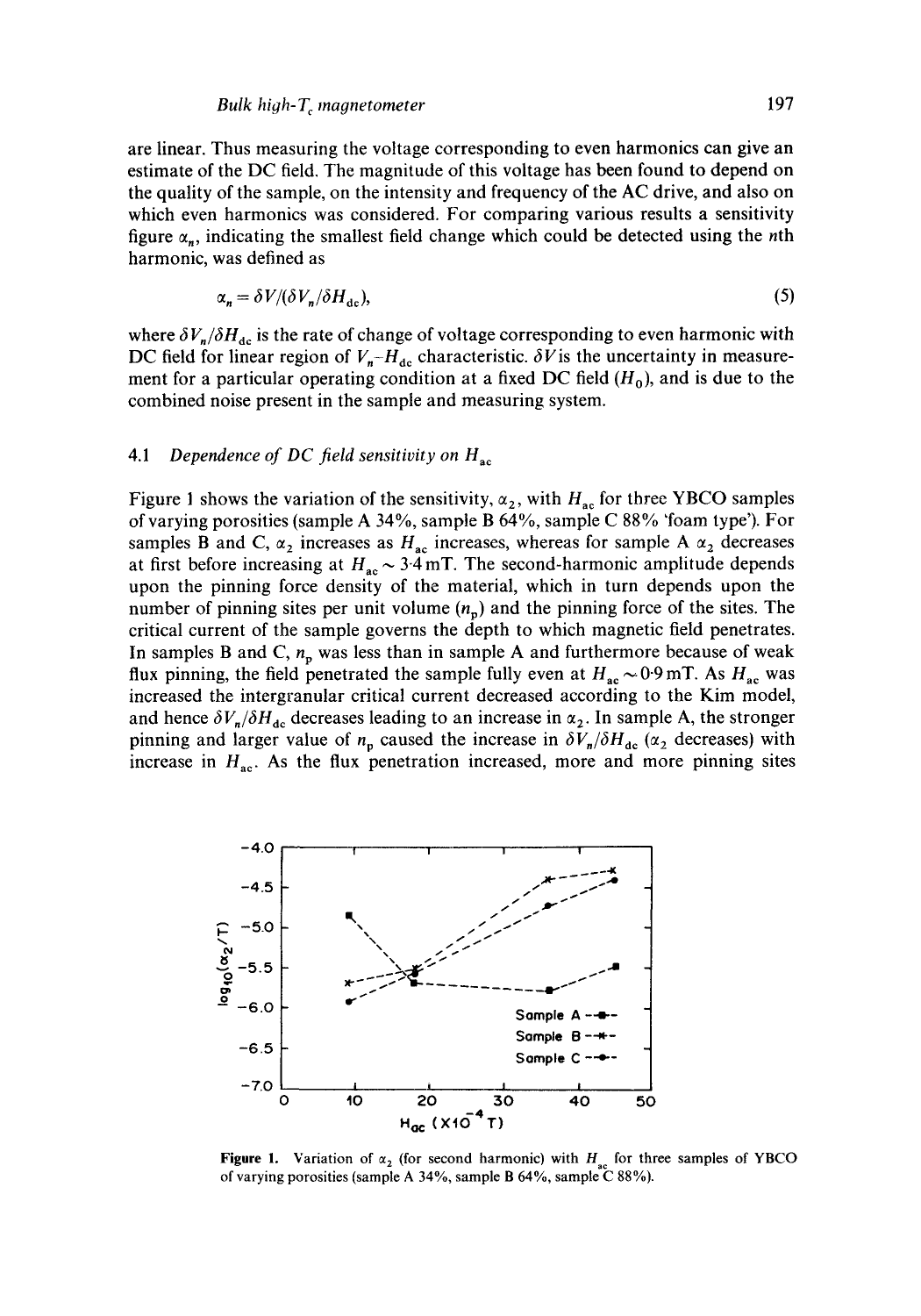contributed to magnetization.  $\alpha_2$  reached a minimum when AC field fully penetrated the sample. As AC field was increased to  $3.4 \text{ mT}$ ,  $\alpha_2$  started increasing in a manner **similar to samples B and C.** 

#### **4.2** *Second versus fourth harmonic*

**Measurements of**  $\alpha_n$  **for second (** $\alpha_2$ **) and fourth (** $\alpha_4$ **) harmonics revealed an interest**ing result. Figures 2a and 2b show the variation of  $\alpha_n$  for second and fourth harmonics with  $H_{ac}$  for samples A and B. For the dense sample,  $\alpha_2$  was greater than  $\alpha_4$  at small values of  $H_{ac}$ . However for  $H_{ac} > 28$  Oe the fourth harmonic became smaller. **For the less dense sample B, this crossover point was observed to occur at lower**   $H_{ac} \approx 10$  Oe. This feature is predicted in Kim's critical state model. The crossover point depends on the critical current density of the sample. If  $J_c$  is small (for less **dense sample) then the crossover point is expected to occur at a lower value of AC field.** 



**Figure 2.** Variation of  $\alpha_n$  with  $H_{ac}$  corresponding to second and fourth harmonics for **sample A (dense) and sample B (less dense).**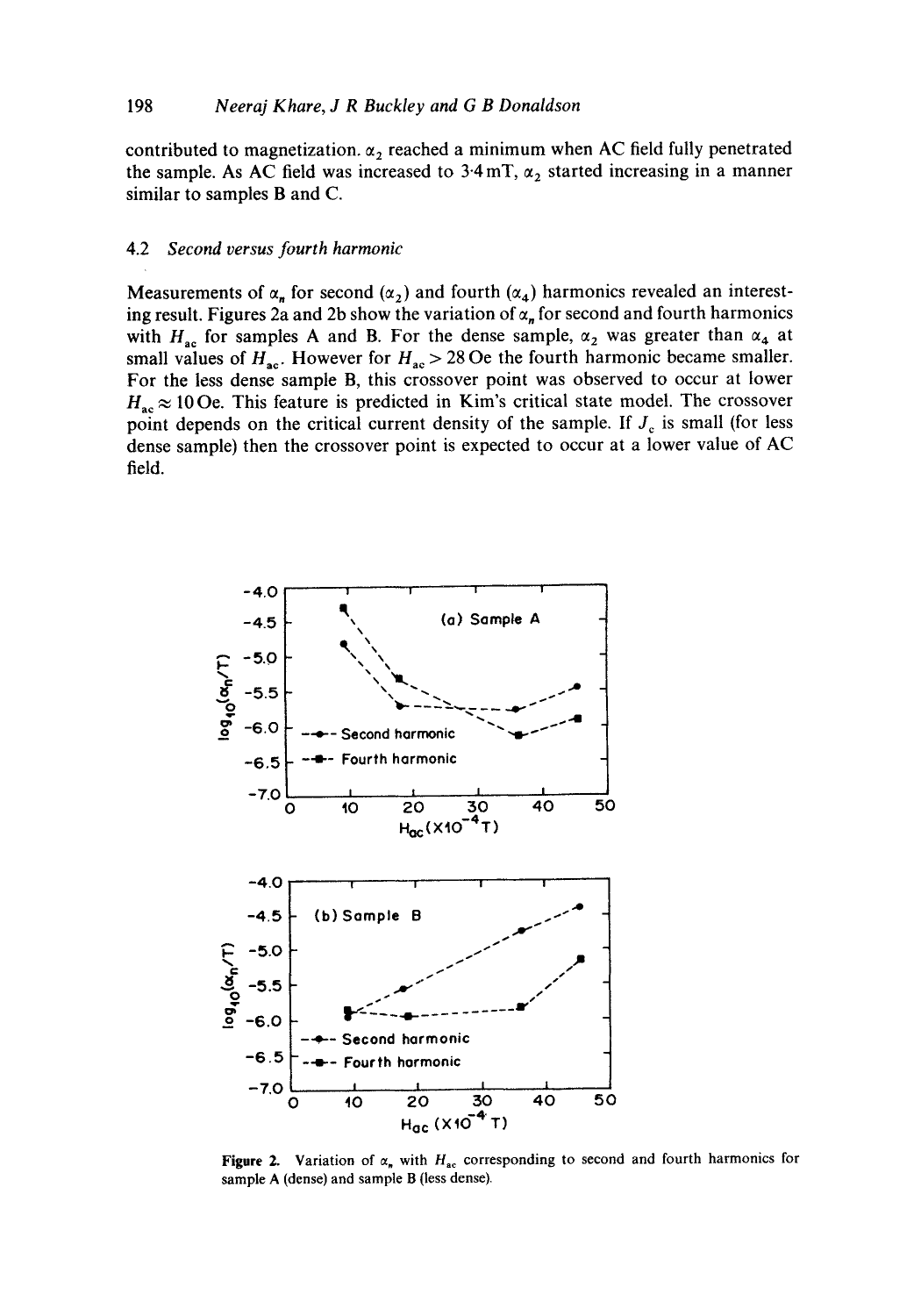## 4.3 *Dependence of DC field sensitivity on frequency of AC drive field*

Figure 3 shows the variation of  $\alpha_n$  with the frequency of AC drive field. The AC field intensity was kept constant to  $3.6$  mT  $p^k-p^k$  during the whole measurement.  $\alpha_n$  was found to decrease with the frequency. The signal at the pickup coil is the time derivative of the magnetization, M. Thus it is expected to be proportional to  $f$ . The inset in figure 3 shows a plot of  $(V_2/f)_n$  against f which is proportional to  $\alpha_2$ .  $(V_2/f)_n$ represents the normalized value of  $V_2/f$  at 1 kHz. It shows a decrease with an increase in frequency. The critical state model for granular high- $T_c$  superconductors does not predict the frequency dependence of the intergranular and intragranular critical state profiles (Muller 1989). However, the addition of thermally activated flux creep to the current density term in the critical state equation can explain the frequency dependence behaviour (Muller 1990). With the increase in frequency due to flux creep effect, the effective penetration decreases and hence  $\chi_2$  is expected to decrease as observed experimentally. Thus the operation of the magnetometer at very high frequencies will not yield any improvement in its performance.

#### 4.4 *Hysteresis in bulk YBCO magnetometer*

An essential criterion for a practical magnetometer is that it should show negligible hysteresis in its output between increasing and decreasing fields. To investigate this we measured a hysteresis parameter h which was defined as:

$$
h = (V_1 - V_2)/(\delta V_n/\delta H),
$$

where  $V_1$  was the magnetometer output voltage at a field  $H_0 (= 10^{-5} \text{ T})$  when the field was increasing to  $H_{\text{max}}$  and  $V_2$  was the output voltage at  $H_0$  when the field was decreasing from  $H_{\text{max}}$ . These measurements were taken by ramping the field from zero to  $H_{\text{max}}$  and then back to zero.  $\delta V_{n}/\delta H$  was the slope of  $V_{n}-H$  characteristic corresponding



Figure 3. Variation of  $\alpha_n$  with frequency of AC drive field. Inset shows variation of  $(V_2/f)_n$ with  $f, V_2$  being amplitude of the second harmonic.